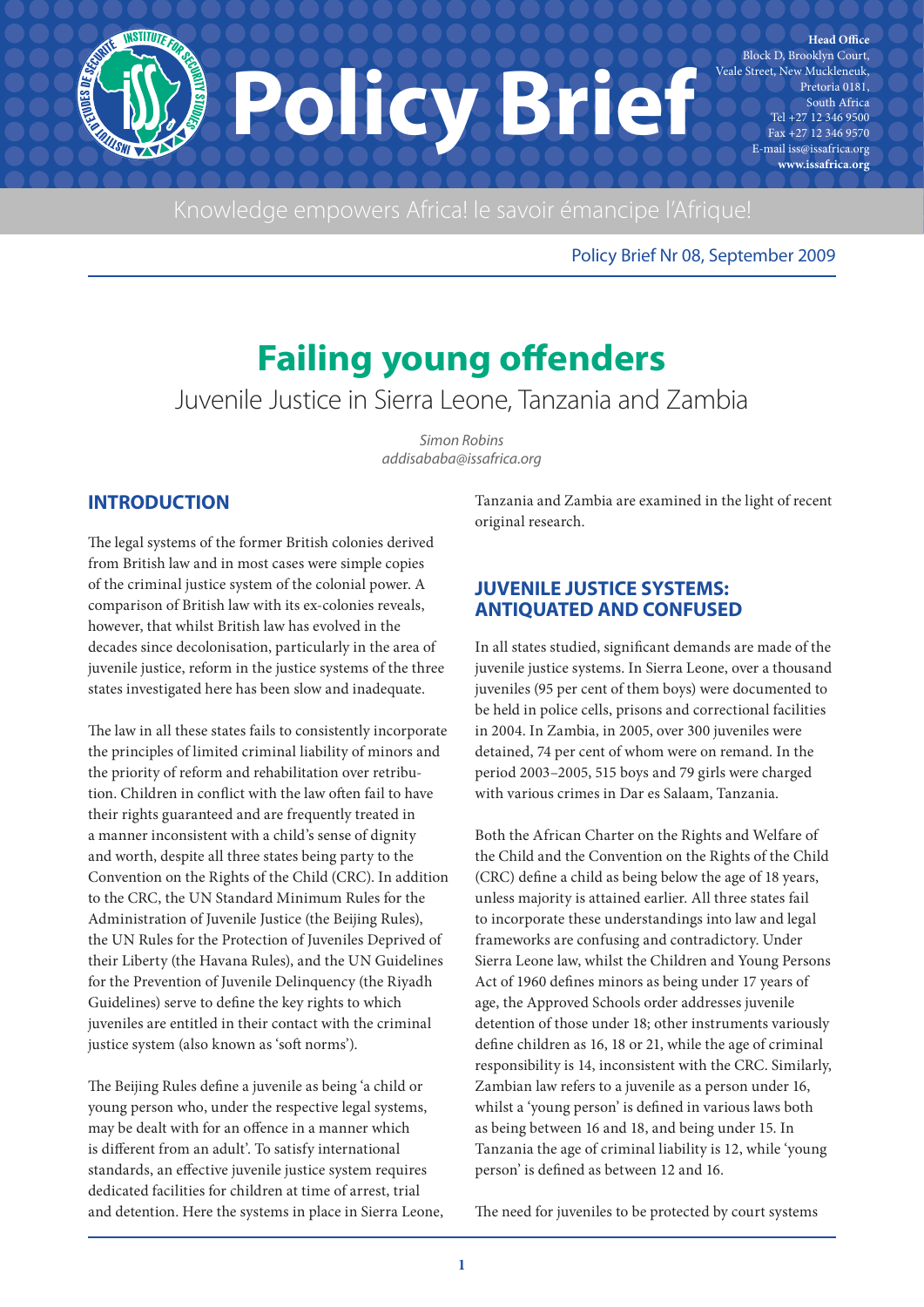that are child friendly and not intimidating has been acknowledged by all states, but implementation of such systems remains inadequate.

Sierra Leone has domesticated the Children's Rights Act of 1989 in 2007. The Act enshrines a number of rights of juveniles, including the right to an interpreter in court and to legal representation. Whilst the former is generally respected in proceedings, in most cases juveniles are not represented in court. There is as yet no dedicated court for juveniles. Owing to administrative and logistical constraints, the speed of judicial proceedings, for children as for adults, remains insufficient. In Sierra Leone, issues relating to children in general are dealt with by the Ministry of Social Welfare, Gender and Children's Affairs and the Ministry of Justice; however, a limited budgetary allocation hampers its effective operations. In police stations, the admirable initiative of dedicated juvenile units, which aid the appropriate treatment of children on arrest, is undermined by a lack of staff.

In Tanzania proceedings involving children are governed by the Children and Young Persons Act 2002 (CYPA), which creates a special procedure for juveniles in conflict with the law, from arrest and trial to sentencing. This enshrines the concept of a juvenile court which will not be a traditional court building and encourages the use of non-custodial sentences; however, in practice there is only a single dedicated juvenile courtroom in the country and ambiguity in sentencing policy remains. While the CYPA prohibits imprisonment for juveniles, the Penal Code does not, leading to a range of sentences, including the sentencing of juveniles to prison. Where a juvenile is detained, the CYPA mandates that he or she will be separated from adult prisoners, but this directive is often violated. In spite of the apparent protections afforded to juveniles by the CYPA and other laws, in practice the criminal justice system does not deliver on all the protection required for juvenile offenders.

Zambian law on juveniles is governed by the Juveniles Act of 1956. This antiquated piece of legislation, despite several amendments, remains at the heart of problems with juvenile justice in the country. Legislation is spread across many instruments and covered by a range of poorly coordinated ministries and programmes. Trials of juveniles take place in specially constituted courts, and available sanctions include absolute or conditional discharge, probation, an approved school order, a reformatory order, corporal punishment, payment of a fine, damages or costs, or imprisonment if he or she is 16 years of age or older. The Juveniles Act stipulates that detention for juveniles should be avoided and where unavoidable, juveniles should be segregated; pre-trial detention is

discouraged. Where a child is imprisoned he or she is sent to Katombora Reformatory.

While courts have banned corporal punishment, this has not been enshrined in law and 60 per cent of remanded juveniles report assault by police during arrest and questioning. A National Child Policy has recently been created (2006), but there is no national plan to implement this. Previous centralisation of cases involving children at two courts was reversed in 2004, dissipating expertise and experience. Some recent initiatives, involving an arrest, reception and referral service for arrested children, and the Child Friendly Court, a specialised court for juveniles in Lusaka, have been very positive. The Diversion Programme, run by an NGO, has also pioneered non-custodial approaches to juvenile offenders, explicitly aiming to reform and reintegrate those convicted. The government has embarked on a law reform process to review various pieces of child-related legislation in order to harmonise them and bring them in line with the general principles of the CRC. However, the process is slow and has on occasion stalled; there is still a lack of clarity regarding progress.

In all three states, those engaged with the juvenile criminal justice system are inadequately informed of the law regarding juveniles and fail to recognise children's rights in the criminal justice system.

## **JUVENILE DETENTION: FAILING TO PROTECT CHILDREN**

The principles of the detention of juveniles are clear and acknowledged by the three states; detention should be a last resort and juveniles should be kept in dedicated facilities, separate from adults. In all contexts practice fails to satisfy these criteria, however, violating both national law and international standards.

Whilst Sierra Leone law stipulates that 'a young person sentenced to imprisonment shall, so far as circumstances permit, not be allowed to associate with adult prisoners', this is often contravened. In 2007 the Sierra Leone Human Rights Commission found that juveniles were detained in Padema Road Maximum Prison despite the existence of an approved school to allow juveniles to be held in an appropriate environment. This situation was justified by the relevant ministry as being a result of the poor condition of the approved school and the lack of alternative detention facilities. In May 2008 the school was reopened following renovation. However, problems remain with medical services and a lack of training facilities, challenging the reformative aim of the facility.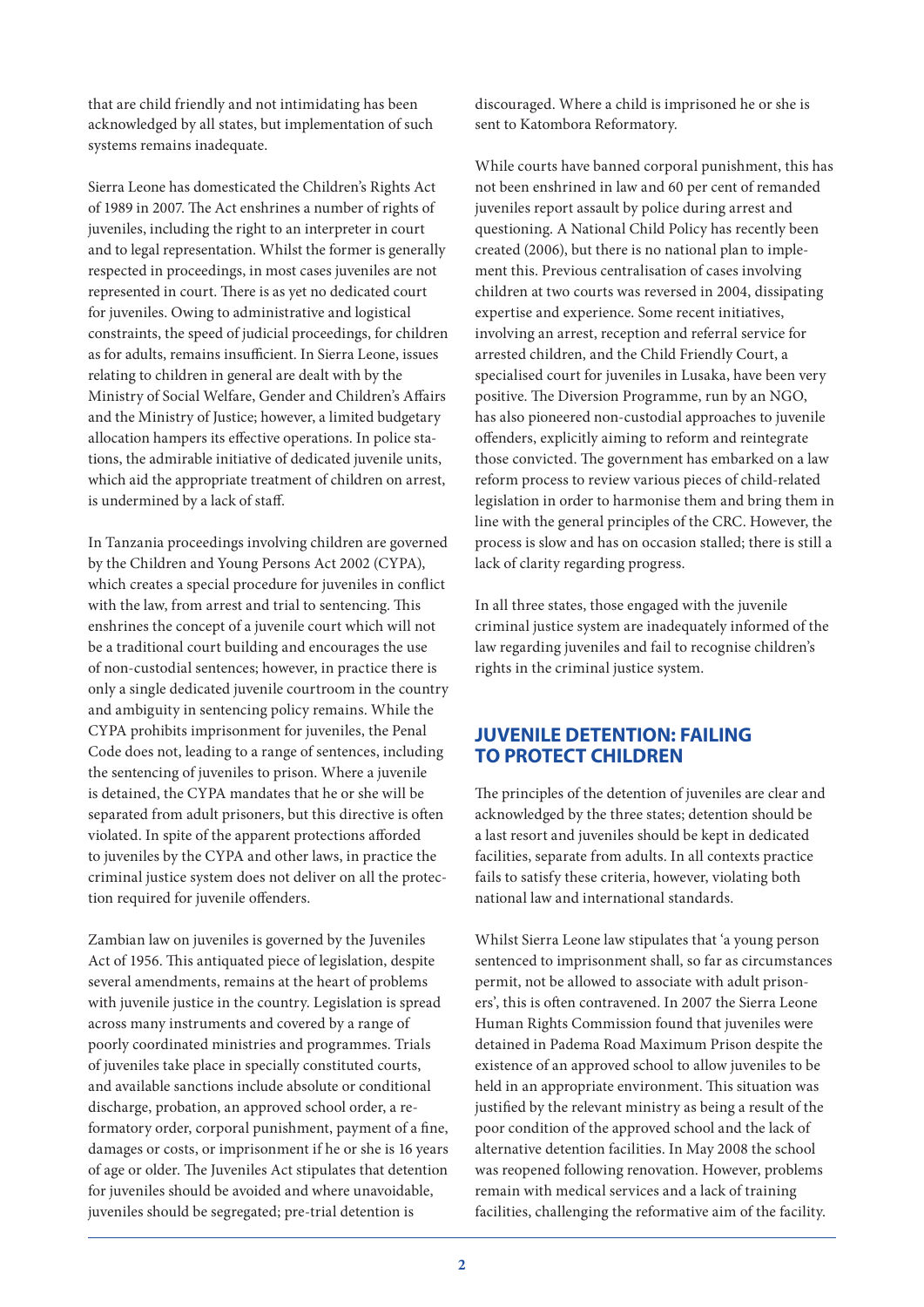The school continues to use solitary confinement as punishment, in violation of the Havana Rules, and to detain children after they pass the age of 18. Conditions in remand homes in the country are adequate, but authorities provide no support for education and security is inadequate, leading to escapes. However, a single approved school in Freetown and remand homes in Freetown and Bo fail to serve the rest of the country. The Probation Unit of the Ministry of Social Welfare, Gender and Children's Affairs is understaffed, with only two probation officers serving the whole of the Western Area, complicating the collection of background information on juveniles

On arrest in Zambia many juveniles are not separated from other prisoners in police stations, due to a lack of cell space; the absence of special provisions for children allows them to be held, like adults, for up to 24 hours prior to being produced before a magistrate. Although the Juveniles Act requires that a juvenile appears at least every 21 days before the court to extend the warrant for his or her detention, this does not happen in practice. While there are efforts to separate juveniles from adults in detention facilities, a large number of juveniles as well as the younger children of detained mothers are held in adult prisons. In many cases, juvenile prisoners are ill-treated and indecently assaulted by older inmates. Detained juveniles experience the same hardships as adults in a prison system that is overcrowded and underfunded.

In Tanzania, adults are required to be separated from juveniles, but achieving this is compromised by the Prison Department's many challenges, including an acute shortage of accommodation for inmates. In both Tanzania and Sierra Leone laws on corporal punishment are ambiguous, leading to beatings - particularly on arrest - that violate the rights of arrested and detained minors.

## **RECOMMENDATIONS: CREATING A SYSTEM THAT SERVES JUVENILES**

There are common challenges facing the way juveniles are treated by criminal justice systems in Sierra Leone, Tanzania and Zambia. The governments have ratified international instruments and committed to recognising the rights of minors in conflict with the law, but in practice these rights are systematically violated as a result of confused and antiquated legislation, administrative and funding failures, and a lack of awareness of juvenile rights among personnel tasked with implementing juvenile justice. The acknowledged imperative to reform and reintegrate young offenders is compromised by inadequate training, poor administration and a lack of resources.

All three states have seen colonial legislation amended repeatedly over decades to produce a fragmented legal framework that defines juveniles, children and 'young persons' in myriad contradictory ways. In many cases these laws fail to satisfy states' obligations under the African Charter on the Rights and Welfare of the Child and the UN Convention on the Rights of the Child (CRC). A global reform of such legislation is required to create a consistent framework for juvenile justice harmonised with the CRC. The Zambian government has embarked on such a reform process that can serve as an example to others, even if it remains unclear how much progress has been made. In Tanzania, the Children and Young Persons Act and the Penal Code law should be harmonised to ensure consistency in dealing with cases involving juveniles; the judiciary should sensitise magistrates to the provisions of the Children and Young Persons Act and require them to apply it in the sentencing of juveniles.

The main focus of juvenile justice should be rehabilitation as opposed to punishment, which, whilst being acknowledged, has not been put at the heart of juvenile justice systems. Innovative initiatives in Zambia can serve as examples for the other states, notably the Diversion Programme in which explicitly reformative approaches replace custodial sentences. Ambiguities over sentencing, particularly concerning the imprisonment of juveniles and corporal punishment, must be clarified: to ensure compliance with minimum international standards laws must be changed to abolish corporal punishment in Sierra Leone and Tanzania. There is also need to domesticate international instruments governing juvenile justice, including the Convention on the Rights of the Child (which is ratified but not domesticated by all three states) as well as 'soft norms' (see above).

All three states have begun to make efforts to make the court system more appropriate to children, but none has made substantial progress. The establishment of child friendly courts should receive urgent attention through the provision of special separate courtrooms, as demanded by international standards, and minimisation of intimidation for juvenile proceedings in all courts in the countries concerned. Zambia's limited experience with the Child Friendly Court in Lusaka is a valuable one that should be extended both nationally and duplicated elsewhere in the region, offering a model for a dedicated court to cater to children's needs. The Sierra Leone government should provide a state-wide legal aid service to provide juveniles with court representation; additional magistrates should be assigned to ensure speedy trials and avoid juveniles from being detained arbitrarily at remand homes.

The problem of inadequate detention facilities for juveniles